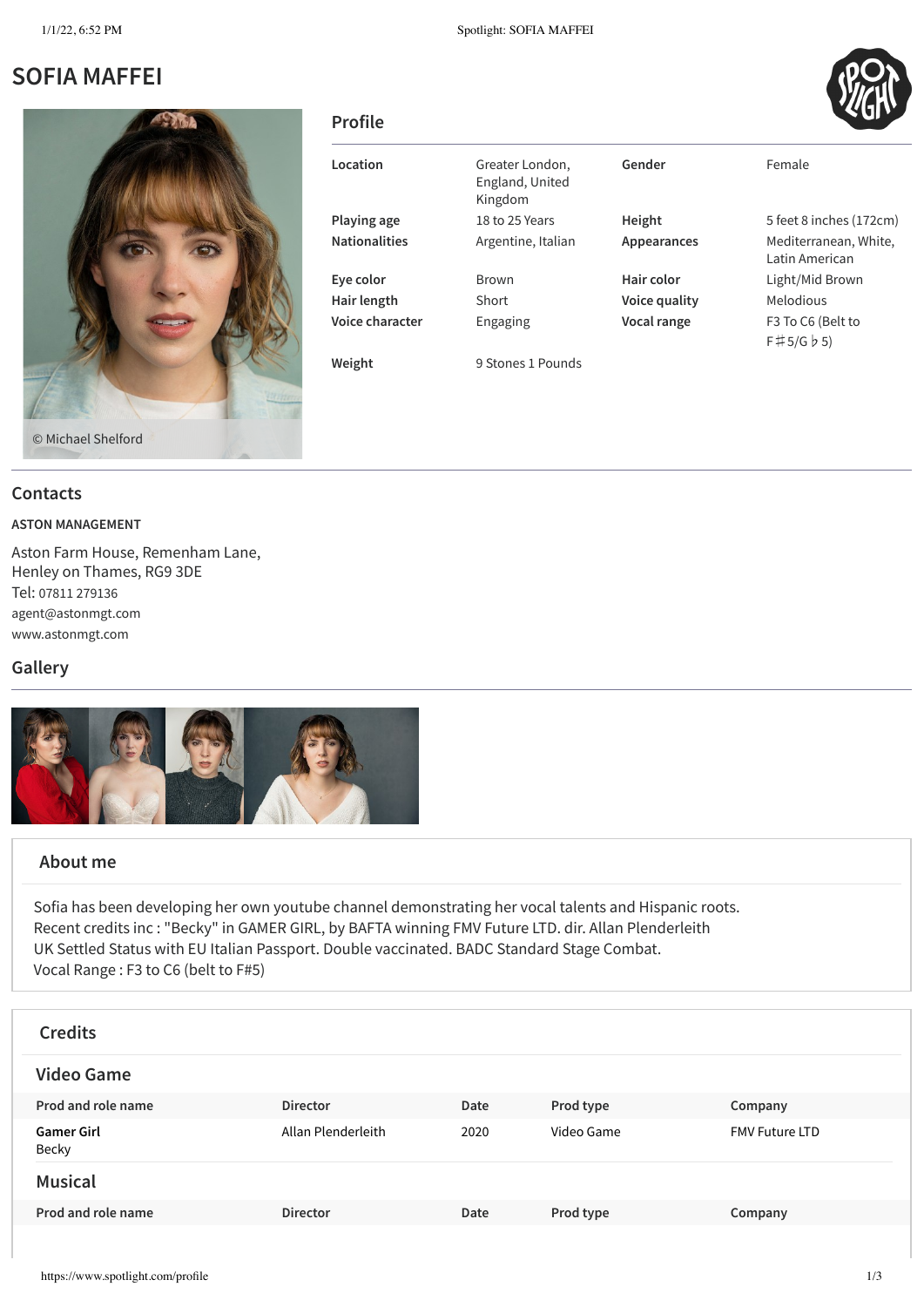| 1/1/22, 6:52 PM                                           |                           | Spotlight: SOFIA MAFFEI |                          |                                         |
|-----------------------------------------------------------|---------------------------|-------------------------|--------------------------|-----------------------------------------|
| <b>Game Over</b><br>Lily                                  | Nahuel Adhami             | 2018                    | Musical                  | <b>Buenos Aires Players</b>             |
| The Emperor's New Clothes<br>Jester                       | <b>Bruno Katz</b>         | 2018                    | Musical                  | <b>Buenos Aires Players</b>             |
| <b>Young Einstein</b><br>Millie                           | Gonzalo Beron Muñoz       | 2018                    | Musical                  | <b>Buenos Aires Players</b>             |
| <b>Breaking Point</b><br>Connie                           | Federico Fernandez Wagner | 2017                    | Musical                  | <b>Buenos Aires Players</b>             |
| <b>Sherlock Holmes</b><br>Irene Adler                     | Gonzalo Beron Muñoz       | 2017                    | Musical                  | <b>Buenos Aires Players</b>             |
| <b>The Little Prince</b><br>The Fox, The Snake & The Rose | Julieta Marcolla          | 2017                    | Musical                  | <b>Buenos Aires Players</b>             |
| Grease<br>Patty Simcox                                    | Sebastian Prada           | 2015                    | Musical                  | <b>Mitra Musical Theatre</b><br>Company |
| <b>Spring Awakening</b><br>Ilse                           | Sebastian Prada           | 2015                    | Musical                  | <b>Mitra Musical Theatre</b><br>Company |
| <b>Stage</b>                                              |                           |                         |                          |                                         |
| Prod and role name                                        | <b>Director</b>           | Date                    | Prod type                | Company                                 |
| Samborombon<br>Pilar Ulloa                                | Rodrigo Ponce de Leon     | 2016                    | Stage                    | Cazadores del Arte Perdido              |
| <b>Further credits</b>                                    |                           |                         |                          |                                         |
| Prod and role name                                        | <b>Director</b>           | <b>Date</b>             | Prod type                | Company                                 |
| <b>Made In America</b><br>Manuela                         |                           | 2021                    | <b>Rehearsed Reading</b> | <b>BUFF Film Festival</b>               |
| Eular<br>Lead Girl                                        |                           | 2019                    | Still Photography        |                                         |
|                                                           |                           |                         |                          |                                         |

| <b>Skills</b>                 |                                                                                       |
|-------------------------------|---------------------------------------------------------------------------------------|
| <b>Accents &amp; Dialects</b> | Native: Argentinian, London, RP, Spanish                                              |
|                               | High standard: American-Standard, French, Italian                                     |
| Languages                     | Native: English, Spanish                                                              |
|                               | High standard: French                                                                 |
| <b>Music &amp; Dance</b>      | Highly skilled: Mezzo-Soprano, Singing (general)                                      |
|                               | Skilled: Dance (general), Guitar, Jazz Dancing                                        |
| <b>Other Skills</b>           | Barista (experienced), Photographic Model, Translating, Voice Coach<br>(professional) |
| Performance                   | Highly skilled: BADC Standard, Musical Theatre, Professional Singer, Voice Over       |
| <b>Sports</b>                 | Skilled: Cycling, Horse-riding, Ice Skating, Skiing, Swimming                         |
| <b>Vehicle Licences</b>       | Car Driving Licence                                                                   |
|                               |                                                                                       |

## **Training**

Buenos Aires School of Drama, Raul Serrano, 3 years Acting, 2016-2019 BADC Standard Stage Combat, Kiel O'Shea, Passed with Merit, 2021 Soho Vocal Tuition, London, Singing, 2019-2020 Katie Viqueira Vocal Studio, Buenos Aires, Singing, 5 years, 2013-2018